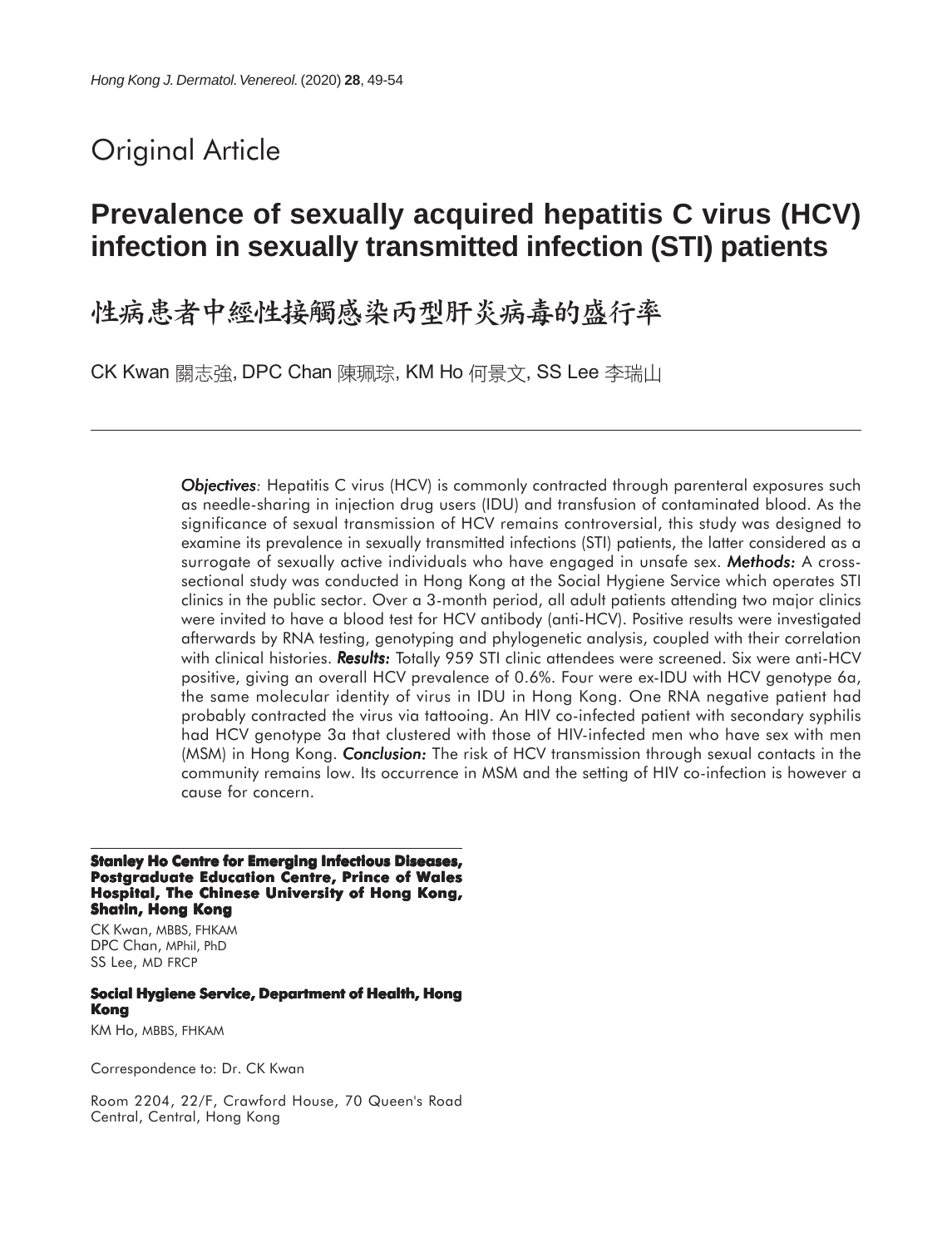目的:丙型肝炎病毒主要通過非消化道接觸而感染,例如靜脈注射濫藥者共用的針頭和輸注 受污染的血液。由於經性接觸傳播丙型肝炎病毒的重要性仍存在爭議,本研究旨在檢查其在 性病患者中的盛行率,此群組一般被認定是不安全性行為的性活躍個體的代表。方法:在香 港的社會衛生科進行了一個橫斷面研究,該服務營運著本地的公共性病診所。在三個月內, 邀請了兩間主要診所的所有成年就診者進行丙型肝炎病毒抗體的血液檢查。當中陽性樣本會 再進行核糖核酸測試、基因分型和系統發生分析,從而比對臨床病歷的相關性。結果:總共 篩選了 9 5 9 名性病診所就診者。發現六例丙型肝炎病毒抗體陽性個案,總體盛行率為 0.6%。四個是具有丙型肝炎病毒六甲基因型的前靜脈注射濫藥者,與香港靜脈注射濫藥者 群組中發現的病毒分子身份相同。一名核糖核酸呈陰性的患者有可能是通過紋身感染了此病 毒。另一名人類免疫力缺乏病毒並第二期梅毒感染患者的丙型肝炎病毒為三甲基因型,歸入 香港男男性接觸者中的人類免疫力缺乏病毒患者的丙肝感染群組。結論:社區中通過性接觸 傳播丙型肝炎病毒的風險仍然甚低。然而,它在男男性接觸者族群的傳播和人類免疫力缺乏 病毒的合併感染情況,實令人擔憂。

**Keywords:** Hepatitis C virus (HCV), men who have sex with men (MSM), sexually transmitted infection (STI)

關鍵詞:丙型肝炎病毒、男男性接觸者、性傳播感染

## **Introduction**

With an estimated global prevalence of around 2-3%, hepatitis C virus (HCV) is long known to be commonly contracted through parenteral exposure.<sup>1</sup> Notably needle-sharing among injection drug users (IDU) constitutes the main route of HCV transmission in most countries.<sup>1,2</sup> In Hong Kong, for example, the anti-HCV seroprevalence in IDU was above 80%.<sup>3</sup> Transfusion is another major route for HCV spread,<sup>4</sup> the risk of which is strongly associated with the volume of contaminated blood transfused.4 The epidemiological importance of HCV transmission through sexual contacts remains controversial although such occurrence has been reported. Some studies consider HCV as a much less efficiently transmitted pathogen compared to other sexually transmitted viruses like hepatitis B virus (HBV) and human immunodeficiency virus (HIV).<sup>5,6</sup> In recent years, however, outbreaks of HCV have been reported in men who have sex with men (MSM) especially those co-infected with HIV.<sup>6</sup> It is important, therefore, to investigate the prevalence of sexual transmission of HCV in the community so that tailored interventions can be developed.

The aim of this study was to assess the importance of sexual transmission of HCV in the community through determining its prevalence in sexually transmitted infections (STI) patients in Hong Kong, an international city and Special Administrative Region in China. As a surrogate of sexually active individuals with engagement in unsafe sex, the HCV burden in STI patients could be treated as a marker of the efficiency of virus spread through sex in the community.

#### **Methods**

The study was conducted at the Social Hygiene Service of the Hong Kong Government Department of Health. The service is the exclusive provider of STI care in the public sector in the territory of Hong Kong. Over a 3-month period, all patients attending the service of one major male and one female STI clinic with or without microbiological diagnoses were invited to join the study. Other inclusion criteria were: understanding Chinese, provision of informed consent, age of 18 or above. Enrolled patients were asked to have 5 ml of their collected blood saved for the determination of HCV serology.

A commercial HCV ELISA kit (Murex Anti-HCV version 4 [DiaSorin]) was used for anti-HCV screening. Samples tested positive were retested by another ELISA (anti-HCV 3.0 Enhanced Save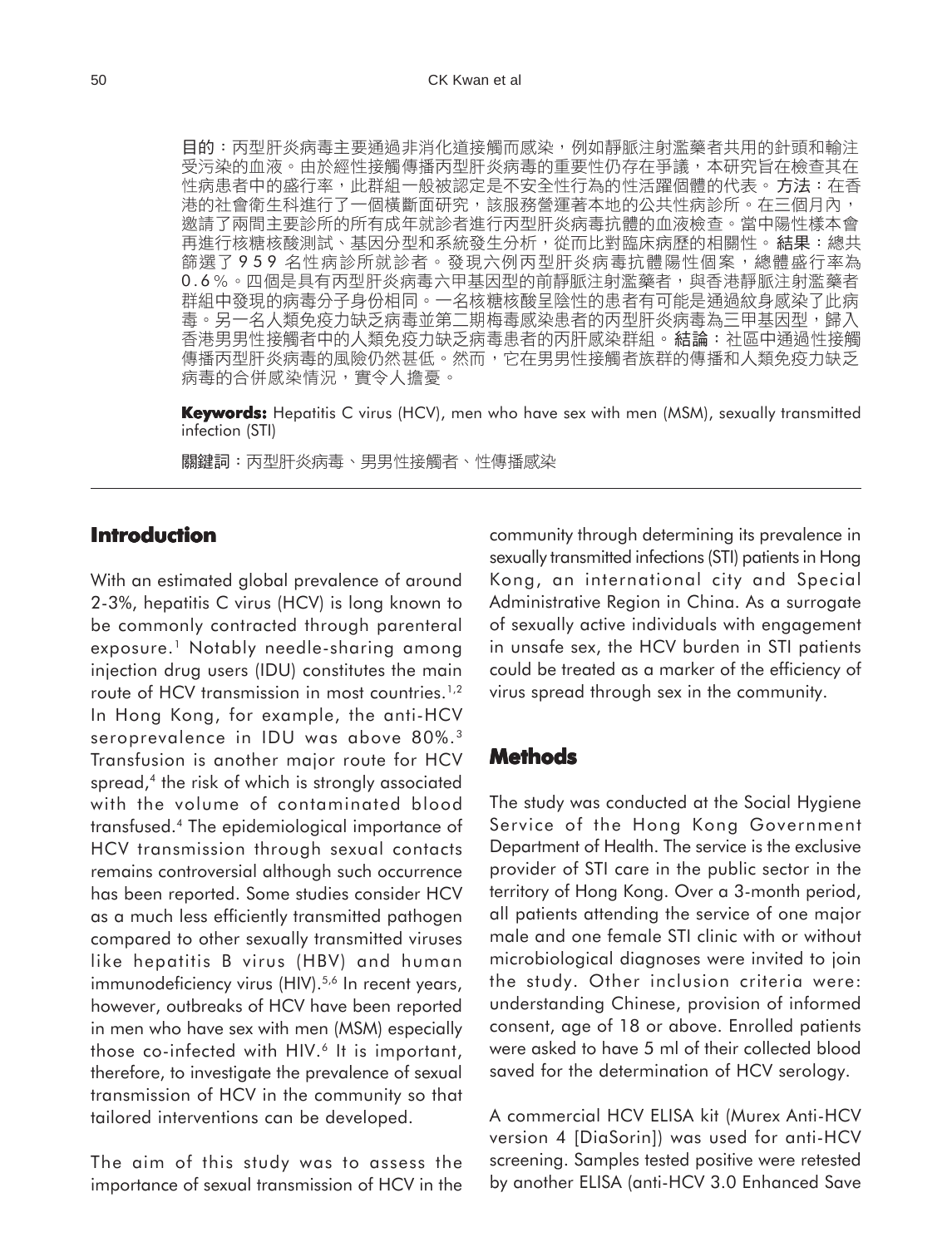[Ortho Clinical Diagnostics]). A positive anti-HCV test was defined as one with both ELISAs showing positive results. RNA extraction was performed on confirmed anti-HCV positive serum samples using QIAamp viral RNA kit (Qiagen, USA), followed by cDNA synthesis using the Superscript III first-strand synthesis system and random primers (Invitrogen, USA). Two segments of the HCV genome including the NS5B and Env regions were amplified by nested-PCR for HCV genotyping and then phylogenetic analysis, the latter in MEGA6. Patients positive for anti-HCV were interviewed by clinic doctors to establish the most probable route of HCV transmission. Approval was granted by Joint Chinese University of Hong Kong – New Territories East Cluster Clinical Research Ethics Committee and the Ethics Committee of Department of Health.

### **Results**

Between May 2015 and July 2015, a total of 959 patients attending the two public STI clinics were screened for anti-HCV, who accounted for some 37% of all patients seen during the study period. Of these, 766 (80%) were male and 193 (20%) were female. The age of the tested patients was 38.9±14.8 years (male: 40.1±15.3; female: 34.5±11.9). Six were confirmed to be anti-HCV positive of which 5 were RNA positive, giving an overall HCV prevalence of 0.6%. All anti-HCV positive cases were male, with a median age of 46 (range from 29 to 78 years) (Table 1). Four of them had active STIs – gonococcal and chlamydial anterior urethritis (1 case); genital wart (1 case); late latent syphilis (1 case); HIV and secondary syphilis (1 case). One patient without active STIs gave previous history of genital herpes and treated late latent syphilis. The remaining patient did not reveal any active or past history of STIs, and he was HCV RNA negative. He attended the clinic after unprotected sex with commercial sex worker, without a subsequent clinical diagnosis of STI.

In the investigation of the possible route of HCV transmission, heterosexual contact was reported by all six anti-HCV positive cases. Other risk factors were previous history of injection drug use (4 cases) and tattooing (2 cases). Genotyping

#### Table 1. General characteristics of six anti-HCV positive STI patients

| <b>Patient</b><br>number | Gender | <b>Age</b><br>(years) | <b>STI</b>             |                             |                                    |                             |
|--------------------------|--------|-----------------------|------------------------|-----------------------------|------------------------------------|-----------------------------|
|                          |        |                       | <b>Past</b><br>history | <b>Current</b><br>diagnosis | Non-sexual risk<br>factors for HCV | <b>HCV</b><br>genotype      |
| 1                        | Male   | 69                    | GC                     | GC/CT                       | Ex-IDU                             | 6a                          |
| $\overline{2}$           | Male   | 39                    |                        | LLS                         | Ex-IDU                             | 6a                          |
| 3                        | Male   | 78                    | LLS/HG                 | —                           | Ex-IDU                             | 6a                          |
| $\overline{4}$           | Male   | 53                    | GW<br><b>NGU</b>       | GW                          | Ex-IDU, tattoo,<br>ear piercing    | 6a                          |
| 5                        | Male   | 32                    |                        |                             | Tattoo                             | <b>NA</b><br>(RNA negative) |
| 6                        | Male   | 29                    |                        | HIV/SS                      |                                    | 3 <sub>a</sub>              |

HCV=hepatitis C virus; STI=sexually transmitted infections; GC=gonococcal urethritis; CT=chlamydial urethritis; LLS=late latent syphilis; HG=herpes genitalis; GW=genital warts; NGU=non-gonococcal urethritis; SS=secondary syphilis; HIV=human immunodeficiency virus; IDU=injection drug users; NA = not available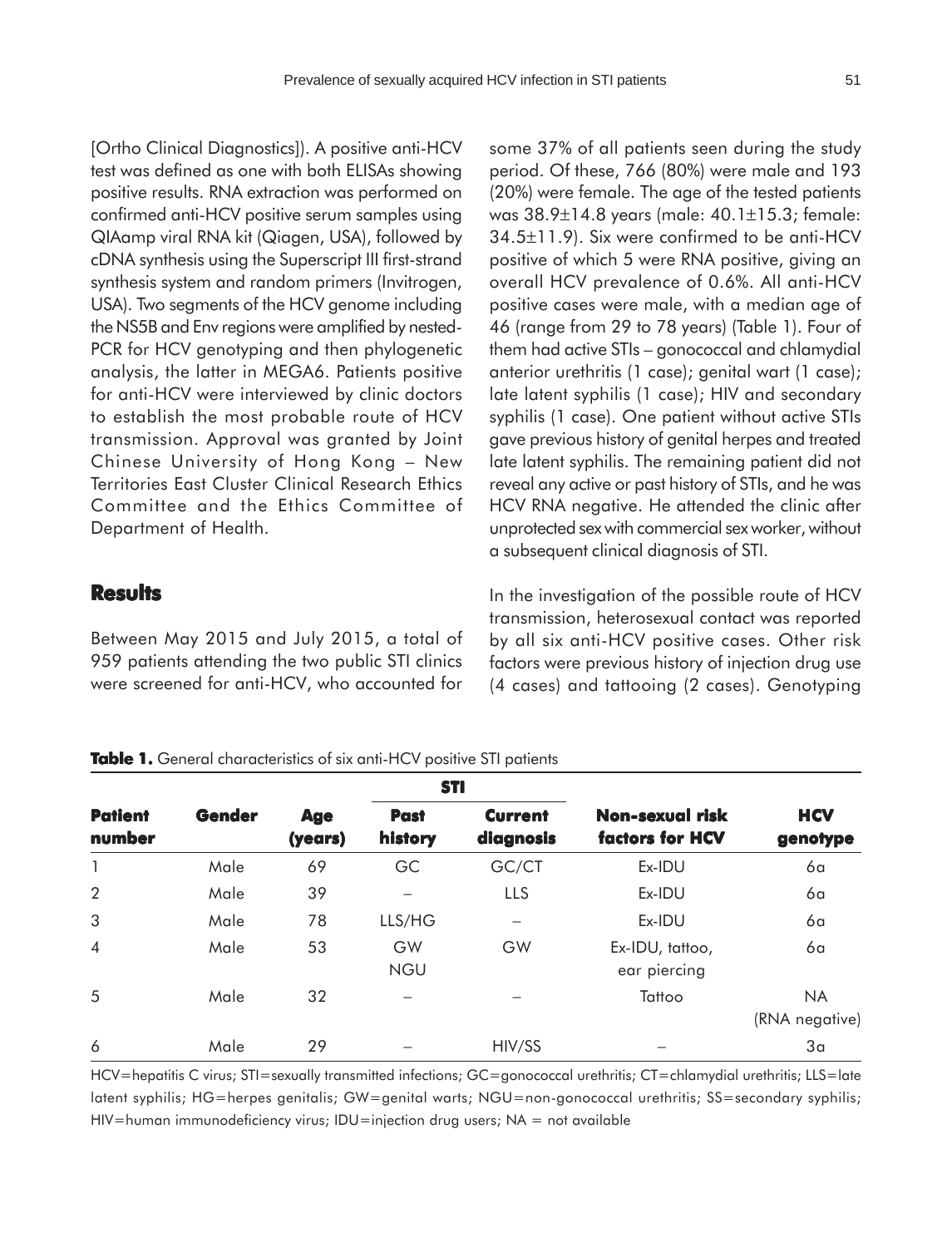showed that all 4 IDUs (cases 1-4 in Table 1) were infected with HCV type 6a. One non-IDU gave a history of tattooing (case 5) in the past but no RNA could be extracted for further molecular analysis. Phylogenetic analysis suggested that the HCV 6a sequences of the ex-IDU were similar to those of other HCV infected IDUs in Hong Kong, though clustering was not observed (Figure 1). Case 6 (coinfected with HIV and secondary syphilis) did not have any previous history of drug injection, surgery or transfusion. His HCV belonged to genotype 3a, the sequence of which clustered with those of HIV infected MSM diagnosed in Hong Kong in the past two years (Figure 1).7 He however denied ever having sex with men.

### **Discussion**

In this study, we set out to determine the HCV prevalence of STI clinic attendees in Hong Kong, a metropolitan city in Asia where the main mode of HCV spread was through IDU. An anti-HCV prevalence of 0.6% was derived, a rate similar to the result (0.3%) obtained in a population based survey conducted in 2001 but somewhat higher than the <0.1% in new blood donors in Hong Kong.8 The differences could be explained by the much younger age of eligible blood donors compared to adults in the general population, and the specific deferral of IDUs from the donor pools. Our results did not support a higher rate of HCV infection in STI patients. Of all STI patients tested positive for HCV infection, previous exposure through injection drug use was probably the most important route of virus transmission. They were generally older in age compared to STI patients attending the clinics. Their detection in STI patients could in fact be just be incidental. This phenomenon was evidenced not just by the demonstration of IDU-related risks in anti-HCV positive STI patients, but also their genotypic identity with HCV infected IDU. Previous studies in Hong Kong have repeatedly shown that genotype 6a is significantly more prevalent in local IDU in

Hong Kong, paralleling the molecular pattern in south East Asia.<sup>9,10</sup> The anti-HCV positive non-IDU patient with history of tattooing (case 5) might have been infected by contaminated equipment in the distant past. On interviewing, the patient recalled that the tattooing was performed over 20 years ago in a setting with suspected suboptimal infection control. In the absence of virus sequence, we were unable to establish the lineage of the virus in this specific case.

In reviewing all anti-HCV positive STI cases in our series, only one patient (case 6) had not experienced any parenteral exposure commonly reported by HCV-infected individuals. While this patient denied having man-to-man sex, the virus genotype (3a) and the molecular clustering suggested that he could in fact be an MSM, but the social stigma might have discouraged him from disclosing his sexual orientation. Alternatively he might have acquired the virus from an infected female who had previously contracted the virus from a bisexual MSM. Studies have however shown that adults in a stable heterosexual relationship with HCVinfected partners were not associated with any increase in virus transmission risk.<sup>5</sup> The rarity of heterosexual transmission of HCV also argued against such pathway of virus transmission for case 6. Conversely, the high rate of sexual transmission of HCV in MSM, especially those with HIV co-infection is probably due to the sexual practices involving mucosal trauma and presence of genital ulcerative disease.5,6 As case 6 did in fact have HIV co-infection and secondary syphilis, it remains speculative that virus transmission has come directly from another MSM.

We acknowledge that our study had certain limitations: the small number of patients enrolled in selected clinics does not allow us to extrapolate the results to all STI patients in Hong Kong. In view of the very low anti-HCV prevalence in the study population, it was not feasible to make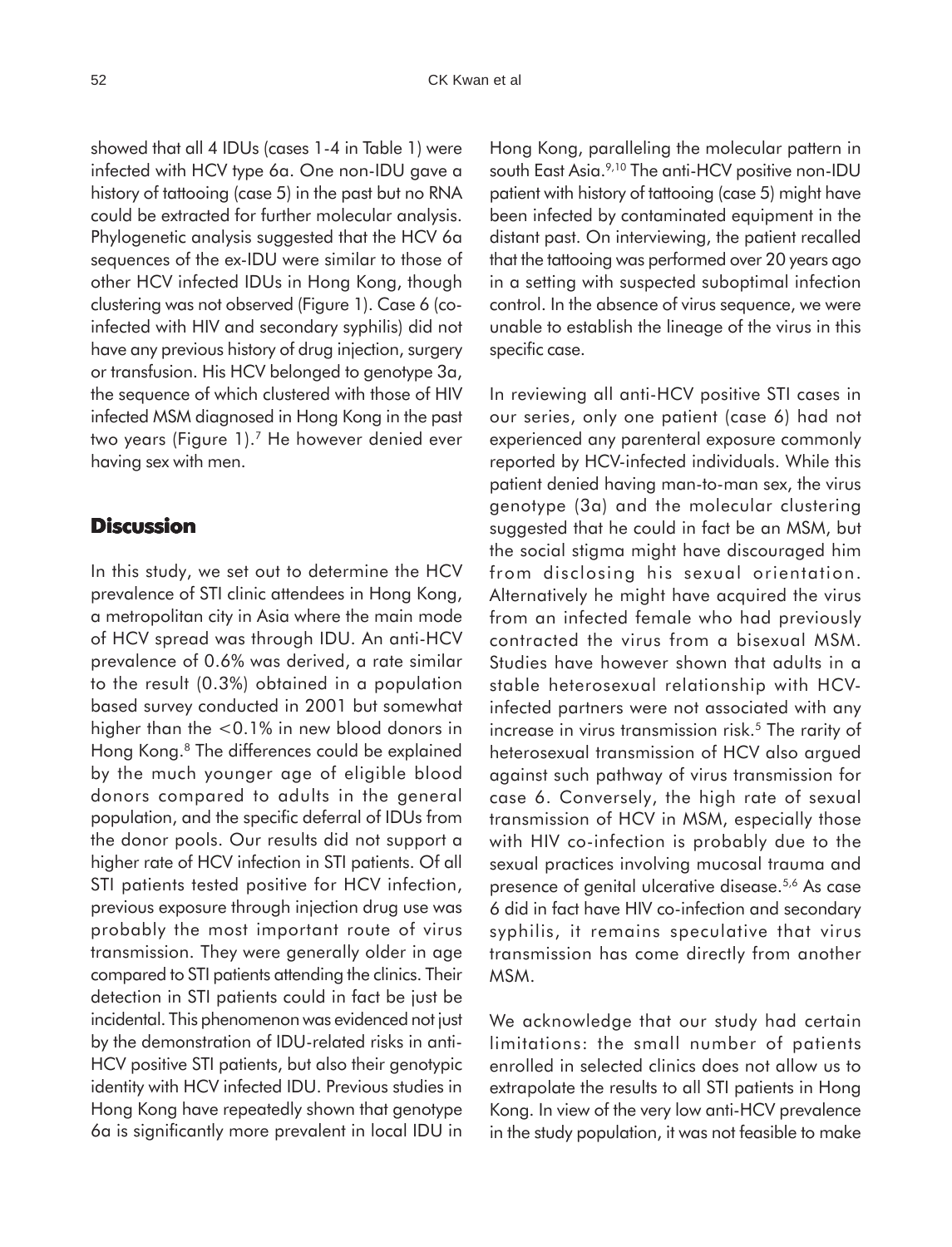

Figure 1. Neighbour-joining tree of partial HCV NS5B sequences isolated in STI clinic attendees in Hong Kong. Phylogenetic tree (1,000 bootstrap replicates) was constructed by the neighbour-joining method, implemented in MEGA6 software. Reference sequences from subtypes 1a, 3a, 3b, 6a, 6b, and 6c are marked by place of origin and GenBank accession number. Black squares indicate HCV strains isolated in this study. The numbers at nodes represent bootstrap values (>70%). Scale bar indicates the nucleotide substitutions per site.